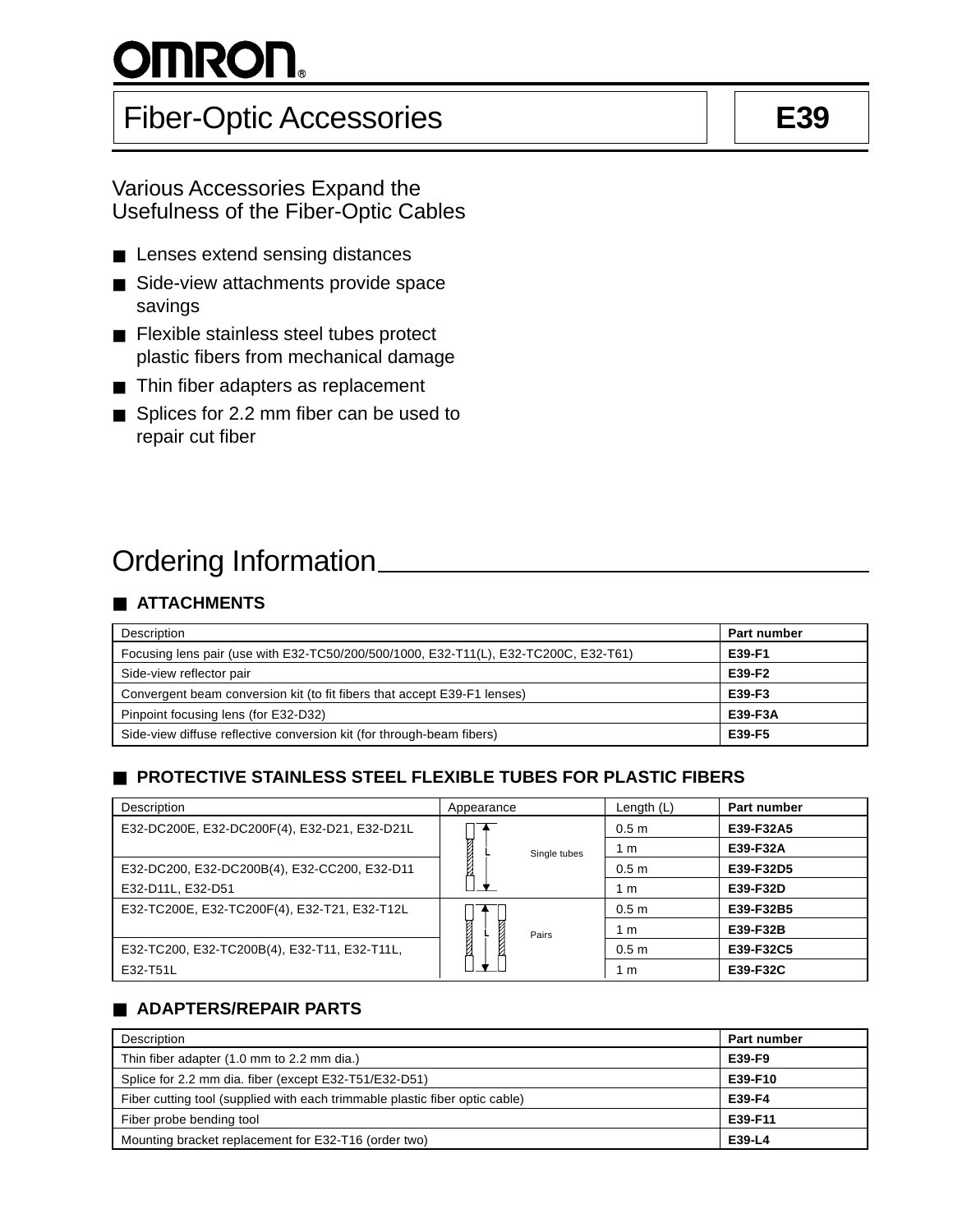# **Dimensions**

Unit: mm (inch)

### ■ **ATTACHMENTS**





**E39-F2 Side-view attachment (pair)**



Note: One set includes two units. Note: One set includes two units.

### **E39-F3**

dia.





**E39-F5 Side-view diffuse reflective conversion kit**



**E39-F3A Reflective unit lens (Allen wrench included)**



### ■ **PROTECTIVE STAINLESS STEEL TUBES**

#### **E39-F32A, E39-F32A5 E39-F32B, E39-F32B5**







Note: 1. L is as follows: E39-F32A and E39-F32B: 1,000 E39-F32A5, E39-F32B5: 500

2. These are sold as pairs.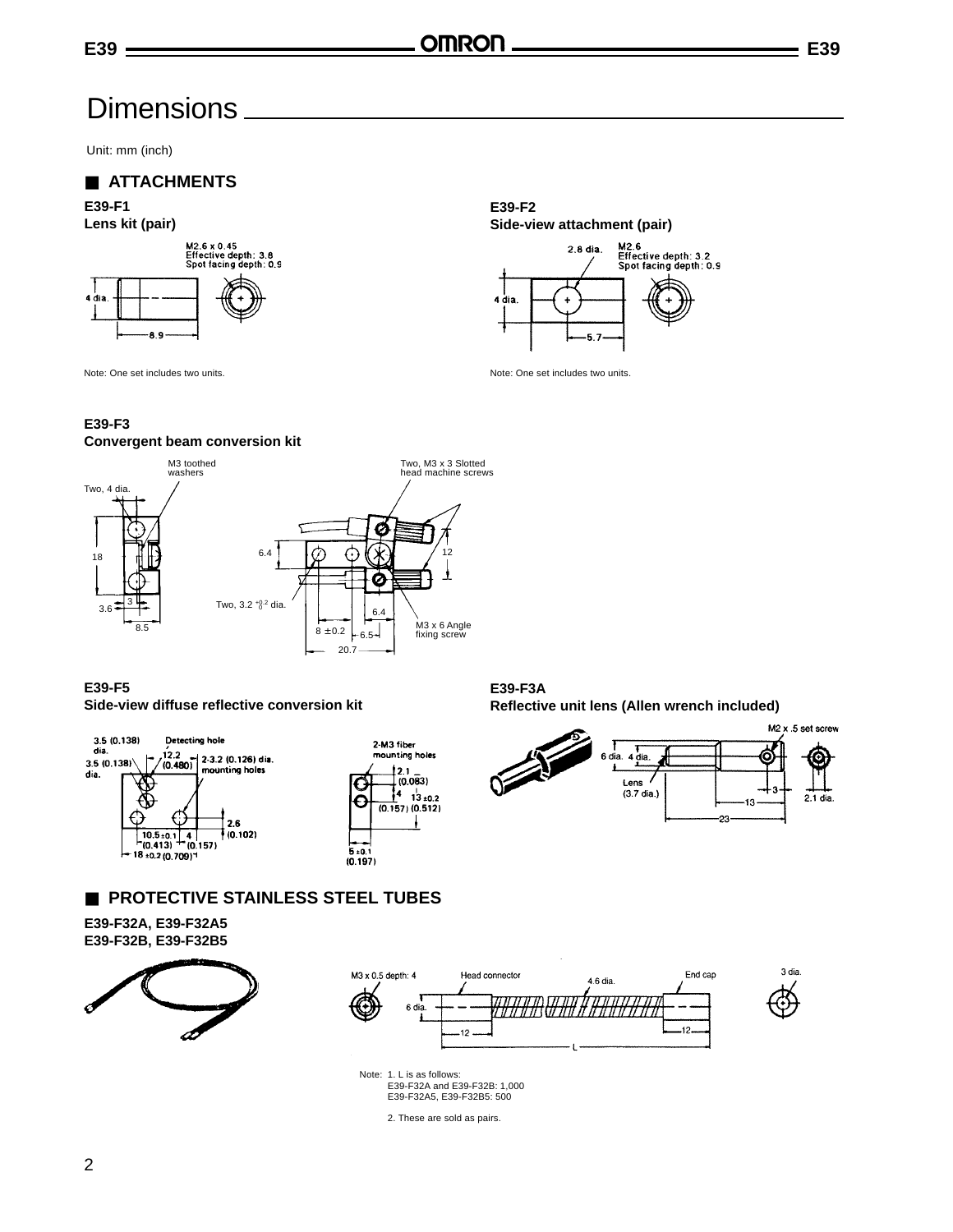Unit: mm (inch)





2. These are sold as single pairs.

**E39-F32D, E39-F32D5**



Note: 1. L is as follows: E39-F32D: 1,000 E39-F32D5: 500

2. These are sold as single tubes.

### ■ **ADAPTERS/REPAIR PARTS**

**E39-F4 Fiber cutter**



**E39-F9 Attachment for thin fiber**





**E39-F11 Bending tool**



**E39-F10**

 $3.8$ dia



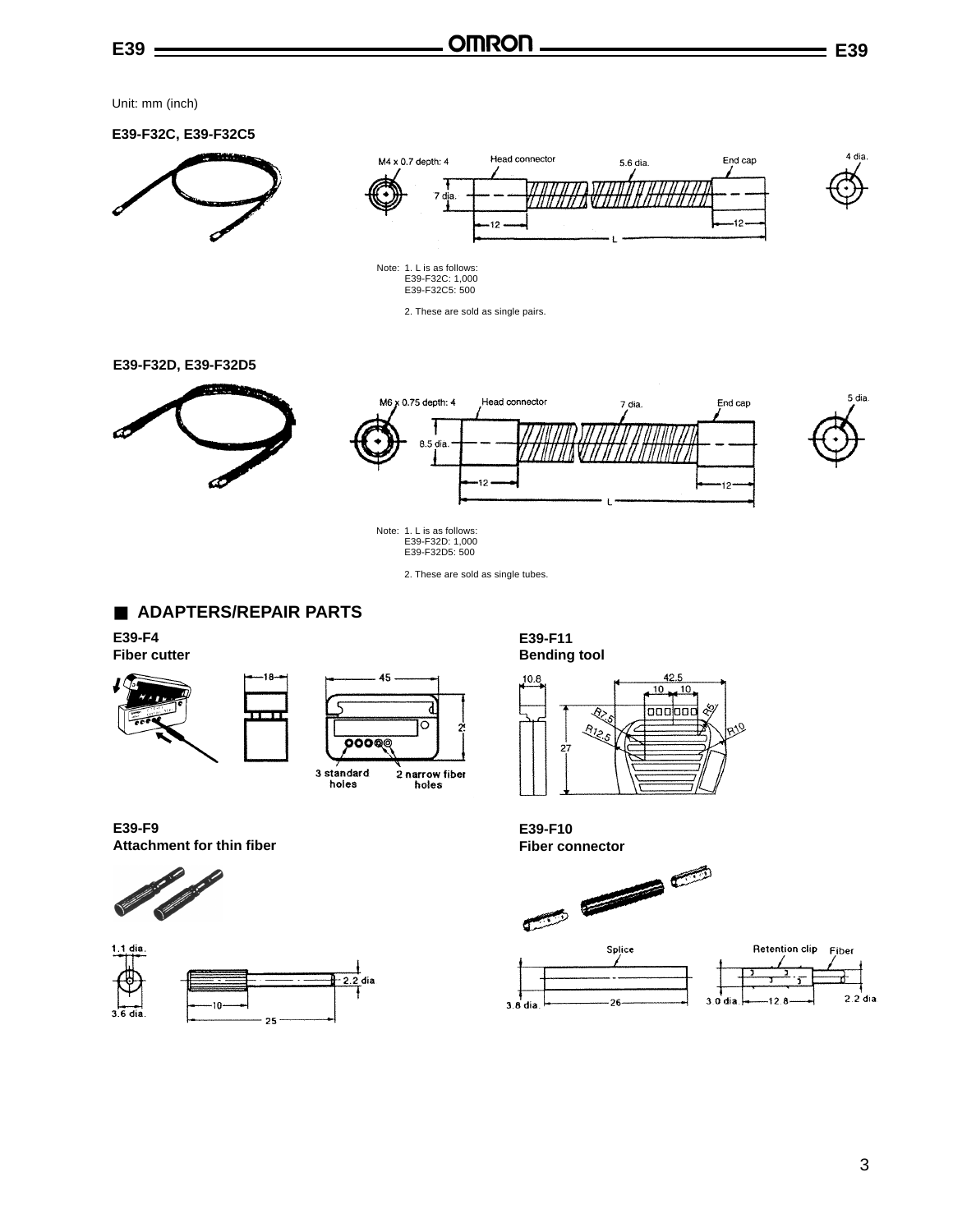# Installation

## ■ **INSTALLING ACCESSORIES**

### **E39-F1 Lens Kit**

This pair of lenses increases the sensing distance of selected fiber-optic cables. To install, screw each lens onto the threaded tip of each sensing head.

| Amplifer       | Sensing distance with fiber-optic cables |                              |                                         |                                        |                              |                                        |                                        |                              |                                      |                               |
|----------------|------------------------------------------|------------------------------|-----------------------------------------|----------------------------------------|------------------------------|----------------------------------------|----------------------------------------|------------------------------|--------------------------------------|-------------------------------|
| Part<br>number | Fiber-optic   E32-T11<br>cable           |                              | E32-T11L                                | E32-T11R                               | E32-TC50                     | E32-TC200 E32-                         | <b>TC200C</b>                          | E32-TC500 E32-               | <b>TC1000</b>                        | E32-T61                       |
| E3X-A          | w/ lens                                  | 1 <sub>m</sub><br>(3.3 ft)   | 1 <sub>m</sub><br>(3.3 ft)              | 1 <sub>m</sub><br>(3.3 ft)             | 1.5 <sub>m</sub><br>(4.9 ft) | 1.5 <sub>m</sub><br>$(4.9 \text{ ft})$ | 800 mm<br>$(31.5 \text{ in})$          | 1.5 <sub>m</sub><br>(4.9 ft) | 1 <sub>m</sub><br>(3.3 ft)           | 1.5 <sub>m</sub><br>(4.9 ft)  |
|                | w/o lens                                 | 180 mm<br>(7.1 in)           | 350 mm<br>$(13.8 \text{ in})$           | 140 mm<br>(5.5 in)                     | 200 mm<br>(7.9 in)           | 200 mm<br>(7.9 in)                     | 150 mm<br>(5.9 in)                     | 200 mm<br>(7.9 in)           | 500 mm<br>(19.7 in)                  | 150 mm<br>(5.9 in)            |
| E3X-DA         | w/ lens                                  | 4 m<br>$(13.1 \text{ ft})$   | 4 m<br>$(13.1 \text{ ft})$              | 4 m<br>$(13.1 \text{ ft})$             | Contact<br>Omron             | 4 m<br>$(13.1 \text{ ft})$             | Contact<br>Omron                       | Contact<br>Omron             | Contact<br>Omron                     | 4 m<br>$(13.1 \text{ ft})$    |
|                | w/o lens                                 | 850 mm<br>$(33.5 \infty)$    | 1.66 <sub>m</sub><br>$(5.5 \text{ ft})$ | 670 mm<br>$(26.4 \text{ in})$          | Contact<br>Omron             | 950 mm<br>$(37.4 \text{ in})$          | Contact<br>Omron                       | Contact<br>Omron             | Contact<br>Omron                     | 570 mm<br>$(22.4 \text{ in})$ |
| E3X-F          | w/ lens                                  | 400 mm<br>$(15.8 \infty)$    | 550 mm<br>(21.7 in)                     | Contact<br>Omron                       |                              | 670 mm<br>$(26.4 \text{ in})$          | 350 mm<br>$(13.8 \text{ in})$          |                              | 1 <sub>m</sub><br>$(3.3 \text{ ft})$ | 450 mm<br>(17.7 in)           |
|                | w/o lens                                 | 80 mm<br>(3.2 in)            | 150 mm<br>(5.9 in)                      | Contact<br>Omron                       |                              | 80 mm<br>(3.1 in)                      | 60 mm<br>$(2.4 \text{ in})$            | —                            | 500 mm<br>$(19.7 \text{ in})$        | 60 mm<br>(2.4 in)             |
| E3X-H          | w/ lens                                  | 2 <sub>m</sub><br>(6.6 ft)   | 2 <sub>m</sub><br>(6.6 ft)              | 2.1 m<br>(6.9 ft)                      | 3 <sub>m</sub><br>(9.8 ft)   | 3 <sub>m</sub><br>(9.8 ft)             | 1.6 <sub>m</sub><br>$(5.2 \text{ ft})$ | 3 <sub>m</sub><br>(9.8 ft)   | 1 <sub>m</sub><br>(3.3 ft)           | 3 <sub>m</sub><br>(9.8 ft)    |
|                | w/o lens                                 | 360 mm<br>(14.2 in)          | 700 mm<br>(27.6 in)                     | 280 mm<br>(11.0 in)                    | 400 mm<br>(15.7 in)          | 400 mm<br>$(15.7 \text{ in})$          | 300 mm<br>(11.8 in)                    | 400 mm<br>(15.7 in)          | 500 mm<br>(19.7 in)                  | 300 mm<br>(11.8 in)           |
| E3X-NH         | w/ lens                                  | 2 <sub>m</sub><br>(6.6 ft)   | 2 <sub>m</sub><br>(6.6 ft)              | 2.1 m<br>(6.9 ft)                      | Contact<br>Omron             | 3 <sub>m</sub><br>(9.8 ft)             | 3.6 <sub>m</sub><br>(11.8 ft)          | Contact<br>Omron             | Contact<br>Omron                     | 3 <sub>m</sub><br>(9.8 ft)    |
|                | w/o lens                                 | 360 mm<br>(14.2 in)          | 700 mm<br>(27.6 in)                     | 280 mm<br>(11.0 in)                    | Contact<br>Omron             | 400 mm<br>(15.7 in)                    | 300 mm<br>(11.8 in)                    | Contact<br>Omron             | Contact<br>Omron                     | 300 mm<br>(11.8 in)           |
| E3X-NHB        | w/ lens                                  | 250 mm<br>(9.8 in)           | 250 mm<br>(9.8 in)                      | Contact<br>Omron                       | Contact<br>Omron             | 420 mm<br>$(16.5 \text{ in})$          | Contact<br>Omron                       | Contact<br>Omron             | Contact<br>Omron                     | Contact<br>Omron              |
|                | w/o lens                                 | 90 mm<br>$(3.5 \infty)$      | 90 mm<br>$(3.5 \infty)$                 | Contact<br>Omron                       | Contact<br>Omron             | 55 mm<br>(2.2 in)                      | Contact<br>Omron                       | Contact<br>Omron             | Contact<br>Omron                     | Contact<br>Omron              |
| E3X-NM         | w/ lens                                  | 1.3 <sub>m</sub><br>(4.3 ft) | 1.2 <sub>m</sub><br>$(3.9 \text{ ft})$  | 1.3 <sub>m</sub><br>(4.3 ft)           | Contact<br>Omron             | 2 <sub>m</sub><br>(6.6 ft)             | 800 mm<br>$(31.5 \text{ in})$          | Contact<br>Omron             | Contact<br>Omron                     | 2 <sub>m</sub><br>(6.6 ft)    |
|                | w/o lens                                 | 240 mm<br>(9.4 in)           | 500 mm<br>(19.7 in)                     | 180 mm<br>(7.1 in)                     | Contact<br>Omron             | 270 mm<br>(10.6 in)                    | 200 mm<br>(7.9 in)                     | Contact<br>Omron             | Contact<br>Omron                     | 180 mm<br>(7.1 in)            |
| E3X-NT         | w/ lens                                  | 1.4 <sub>m</sub><br>(4.6 ft) | 1.28 m<br>$(4.2 \text{ ft})$            | 1.4 <sub>m</sub><br>(4.6 ft)           | Contact<br>Omron             | 2.1 m<br>$(6.9 \text{ ft})$            | 850 mm<br>$(33.5 \text{ in})$          | Contact<br>Omron             | Contact<br>Omron                     | 2.1 m<br>(6.9 ft)             |
|                | w/o lens                                 | 260 mm<br>(10.2 in)          | 540 mm<br>(21.3 in)                     | 200 mm<br>(7.9 in)                     | Contact<br>Omron             | 290 mm<br>$(11.4 \text{ in})$          | 210 mm<br>$(8.3 \text{ in})$           | Contact<br>Omron             | Contact<br>Omron                     | 190 mm<br>(7.5 in)            |
| E3X-NV         | w/ lens                                  | 1.4 <sub>m</sub><br>(4.6 ft) | 1.28 m<br>$(4.2 \text{ ft})$            | 1.4 <sub>m</sub><br>$(4.6 \text{ ft})$ | Contact<br>Omron             | 2.1 m<br>$(6.9 \text{ ft})$            | 850 mm<br>$(33.5 \text{ in})$          | Contact<br>Omron             | Contact<br>Omron                     | 2.1 m<br>(6.9 ft)             |
|                | w/o lens                                 | 260 mm<br>(10.2 in)          | 540 mm<br>$(21.3 \text{ in})$           | 200 mm<br>(7.9 in)                     | Contact<br>Omron             | 290 mm<br>$(11.4 \text{ in})$          | 210 mm<br>(8.3 in)                     | Contact<br>Omron             | Contact<br>Omron                     | 190 mm<br>$(7.5 \text{ in})$  |
| E3X-NVG        | w/ lens                                  | 120 mm<br>(4.7 in)           | 120 mm<br>(4.7 in)                      | Contact<br>Omron                       | Contact<br>Omron             | 190 mm<br>(7.5 in)                     | 100 mm<br>(3.9 in)                     | Contact<br>Omron             | Contact<br>Omron                     | 130 mm<br>(5.1 in)            |
|                | w/o lens                                 | 10 mm<br>$(0.4 \text{ in})$  | 40 mm<br>(1.6 in)                       | Contact<br>Omron                       | Contact<br>Omron             | 28 mm<br>(1.1 in)                      | 18 mm<br>(0.7 in)                      | Contact<br>Omron             | Contact<br>Omron                     | 18 mm<br>(0.7 in)             |
| E3X-VG         | w/ lens                                  | 120 mm<br>(4.7 in)           | 120 mm<br>(4.7 in)                      | Contact<br>Omron                       | 190 mm<br>(7.5 in)           | 190 mm<br>(7.5 in)                     | 100 mm<br>$(3.9 \text{ in})$           | —                            | 1 <sub>m</sub><br>(3.3 ft)           | 130 mm<br>(5.1 in)            |
|                | w/o lens                                 | 10 mm<br>$(0.4 \text{ in})$  | 40 mm<br>(1.6 in)                       | Contact<br>Omron                       | 28 mm<br>(1.1 in)            | 28 mm<br>(1.1 in)                      | 18 mm<br>(0.7 in)                      |                              | 500 mm<br>(19.7 in)                  | 18 mm<br>(0.7 in)             |

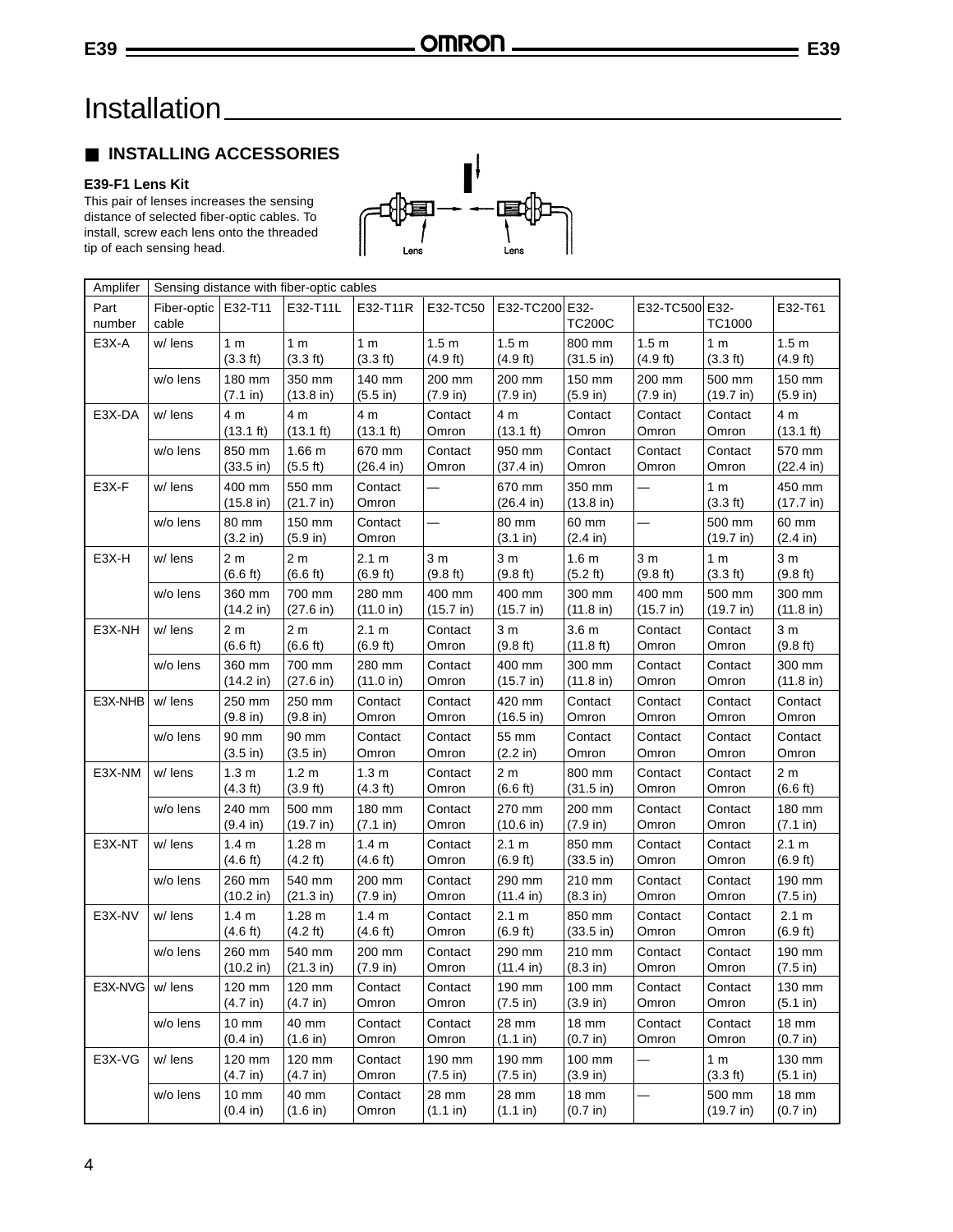These attachments provide 90° angle viewing for through-beam cables. Use then with E32-TC50, E32-TC200 and E32- TC200C plastic filament cables and E32- T61 glass filament cables. Screw each piece onto the threaded tip of each

sensing head.

### **E39-F2 Side View Attachment**



**E39-F3 Diffuse Reflective Conversion Bracket**



This bracket converts through-beam fiber cables for diffuse reflective sensing. Use it with E32-TC50, E32-TC200 and E32- TC200C plastic filament cables. A set of E39-F1 lenses are supplied with this conversion bracket. To install, first remove the mounting nuts from the fiber-optic sensing heads. Then loosen the two set screws on the bracket. Insert the sensing

Note: This attachment does not increase sensing distance.

#### **E39-F3A Reflective Unit Lens (for E32-D32 Fiber)**



When E39-F3A is attached to an E32-D32 fiber, adjust the focal point so that the amplifier will not detect its own light reflected from inside the E39-F3A.

Place the object to be detected or while paper at the sensing distance, then adjust the insertion depth of the fiber into the

ends through the bracket, then attach the lenses. Tighten the two set screws to hold the sensing heads in place. Mount the bracket at the detection site, then loosen the large center screw to adjust the angle. When the angle that produces reliable detection has been found, tighten the screw to retain that angle.

E39-F3A so that the light spot is as small as possible. Then fasten the sensing head using the Allen head wrench supplied with the E39-F3A.

In the example shown,

 $A =$ The focus is farther than the E39-F3A B = The focus is closer than the E39-F3A.

#### **E39-F5 Diffuse Reflective Side View Conversion Block**



This reflective side view block may be used with E32-TC200A plastic filament fiber-optic cable only. It provides a 2 cm (0.79 in) sensing distance. To install, first remove mounting nuts and washers from fiber-optic sensing head. Then, screw the threaded heads as far as they will go onto the mounting holes on the narrow side of the block.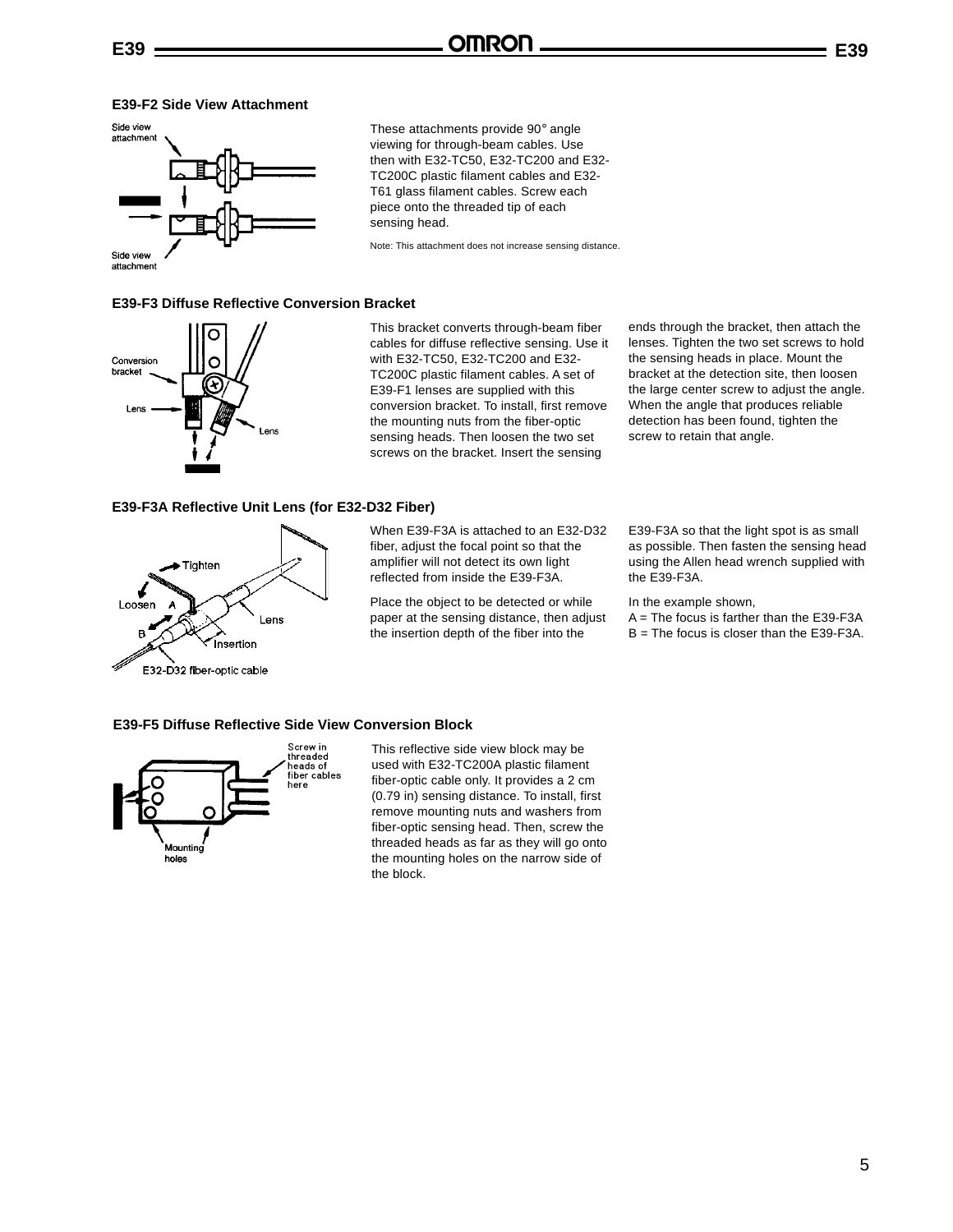### **Protective Stainless Steel Tubes**

Insert the fiber into the protective armor tube from the head connector side (threaded) of the tube.



Push the fiber into the armor tube. The tube should be straight so that the fiber is not twisted when inserted. Then turn the end cap of the tube.



#### **Chemical Resistance**

Do NOT use a fiber-optic cable and amplifier in an atmosphere containing organic solvents such as paint thinner vapors.

Secure the tube on a suitable place with the attached nut.



Use the attached saddle to secure the end cap of the tube. To secure the tube at a

position other than at the end cap, apply tape to the tube so that the portion becomes thicker in diameter



**NOTE: DIMENSIONS ARE SHOWN IN MILLIMETERS. To convert millimeters to inches divide by 25.4.**



**OMRON ELECTRONICS, INC.**<br>
One East Commerce Drive<br>
One East Commerce Drive<br>
One East Commerce Drive One East Commerce Drive

### Schaumburg, IL 60173 Schaumburg, IL 60173 Schaumburg, IL 60173 **1-800-55-OMRON 416-286-6465**

Cat. No. CEDSAX3